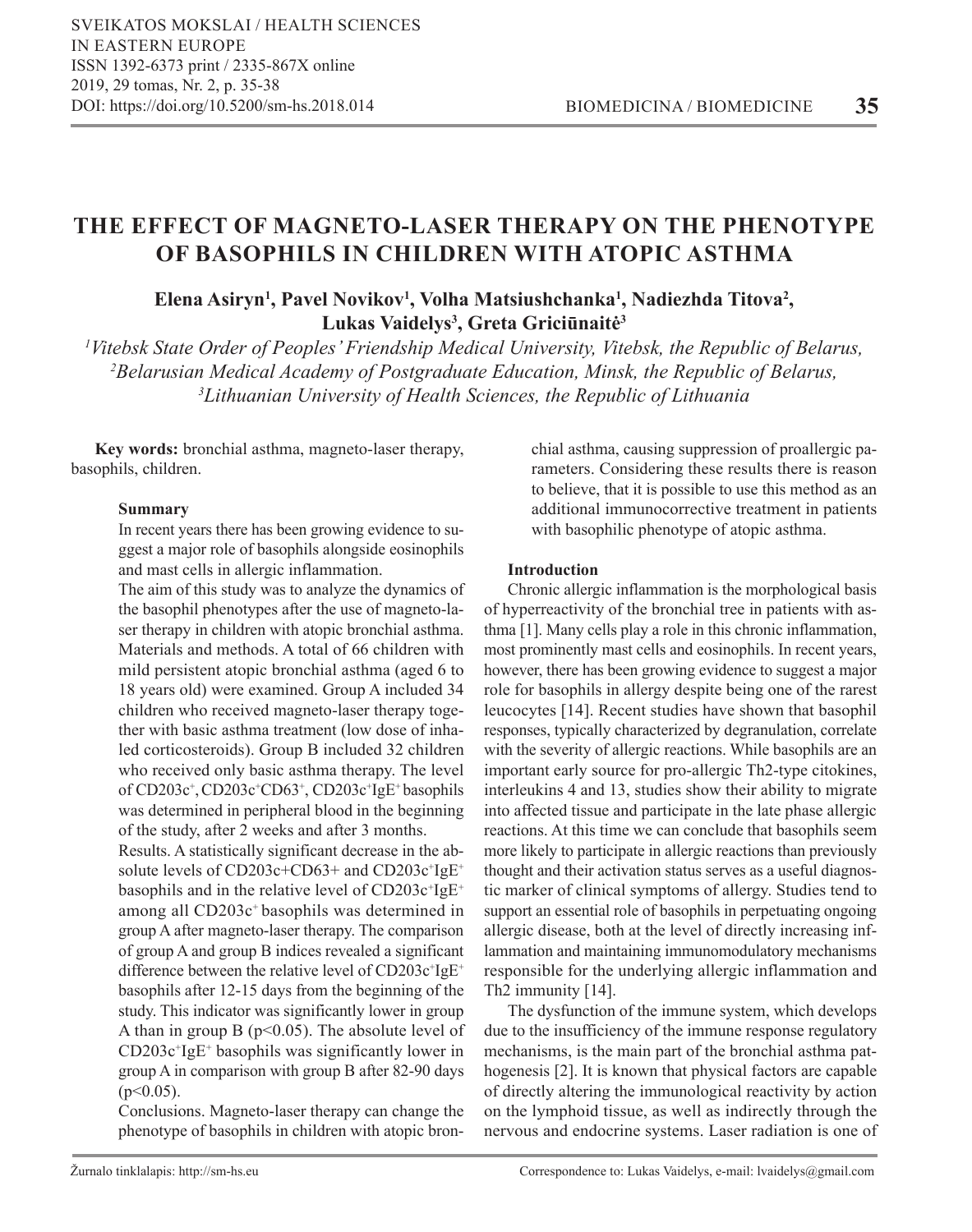the physical factors capable of correcting immune disorders. It is suggested that the immunomodulating effect of this physical factor is related to the effect it has on the receptor apparatus of immunocompetent cells [3]. Based on available literature, laser radiation affects the surface membrane of the immunocompetent cell, including its receptors, cellular centrosomes and enzymes of the hexosomonophosphate shunt. The influence on these structures causes the immunomodulation effect of this radiation. The effect of low-intensity laser radiation on immunological parameters depends on their initial values and has evident modulating properties [4]. The combination of a magnetic field and laser radiation significantly increases the penetrating power of the lasers action, reduces its reflection at the interface of tissues and improves absorption. This interaction leads to an increase in the effectiveness of laser therapy [5].

Activation of basophils is realized through specific receptors on the membrane of these cells. Degranulation of basophils is accompanied by the appearance of activation molecules - CD203c and CD63. The most commonly recognized marker of blood basophils is CD203c (ectonucleotide pyrophosphatase (E-NPP3).

**The aim of this study** was to analyze the dynamics of the basophil phenotypes in peripheral blood after the use of magneto-laser therapy in children with atopic bronchial asthma.

#### **Materials and methods**

The study included 66 children 6 to 18 years old. Children were divided into 2 groups: group A - patients receiving magneto-laser treatment and basic asthma therapy simultaneously and group B - children receiving only basic asthma therapy. Both groups of patients were compared by sex and age before inclusion in the study. There was no significant difference between the groups. (Table 1). All children had mild persistent atopic bronchial asthma. The diagnosis and the degree of severity of the disease were established and confirmed in the hospital according to international recommendations [6], based on the anamnesis and the clinical manifestation of bronchial asthma. The study was carried out according to the protocol of open controlled study. In the background both parallel groups of patients received

**Table 1.** Groups of children with bronchial asthma included in the study (Median [25-75%]

| Note: $n - is a number of patients in the group$ |  |
|--------------------------------------------------|--|
|--------------------------------------------------|--|

| <b>Indicators</b> | <b>Group A</b><br>$(n=34)$ | <b>Group B</b><br>$(n=32)$ |
|-------------------|----------------------------|----------------------------|
| Age (years)       | 10,00 [7,00-13,00]         | 10,00 [7,00-14,00]         |
| Sex, $m/f$        | 21/13                      | 18/14                      |

standard therapy for the main disease. The study was performed with the parents' informed consent of all children that were included in the research (Ethical Committee, protocol No. 3 dated May 11, 2017). Basic therapy was prescribed according to international consensus and treatment protocols. This therapy included inhaled glucocorticosteroids (i-GCS) in low doses and short-acting β2-agonists as needed.

Phenotyping of the cells was carried out by a flow cytometer Cytomics FC 500 (Beckman Coulter Inc., USA) using monoclonal antibodies. The lysis solution OptiLyse C was used for the lysis of erythrocytes. The patients' immune status was evaluated before the study, 12-15 and 82-90 days after the start of therapy. At the beginning of the study, the level of CD203c<sup>+</sup> basophils was measured. After that the relative levels of CD203c<sup>+</sup>CD63<sup>+</sup> and CD203c<sup>+</sup>IgE<sup>+</sup> were determined among these cells, and then the absolute level of these parameters was calculated.

The basophil phenotype indices CD203c<sup>+</sup>, activated basophils CD203c<sup>+</sup>CD63<sup>+</sup> and CD203c<sup>+</sup> IgE<sup>+</sup> were analyzed.

The apparatus that was used for the procedures of magneto-laser therapy had the following characteristics: a laser in the red spectral region with a wavelength of  $0.67 \pm 0.02$ μm, a near infrared laser with a wavelength of  $0.78 \pm 0.02$ μm, a constant magnetic headpiece with magnetic induction of 70 mT. The course of magneto-laser therapy in children with bronchial asthma is 7-10 procedures, which are conducted daily.

Statistical data analysis was carried out using the standard software package "Statistica 6.0". The Shapiro-Wilk criterion was used to identify the distribution type of the quantitative attribute. The median and interquartile range were used to describe the characteristic of distribution, which differs from the normal one. Non-parametric methods of statistical analysis were used: the Mann-Whitney test (to assess differences in two independent groups by the quantitative attribute). Differences were held statistically significant at  $p < 0.05$ .

#### **Results**

Statistically significant differences of the level of CD203c<sup>+</sup> basophils between intervention and control groups were not established during the whole observation period (Table 2).

In group A, the relative level of  $CD203c^{\dagger}CD63^{\dagger}$  basophils at the beginning of the study was 57.40% [41.90; 76.70%], whereas after 12-15 days the indicator decreased and was significantly lower than in group B ( $p_{A2-B2} < 0.01$ ). After 82-90 days the level of this indicator in group A was still significantly lower than in group B ( $p_{A3,B3}$  < 0,01). The absolute level of CD203c<sup>+</sup>CD63<sup>+</sup> basophils in group A decreased and after 82-90 days was significantly lower than the initial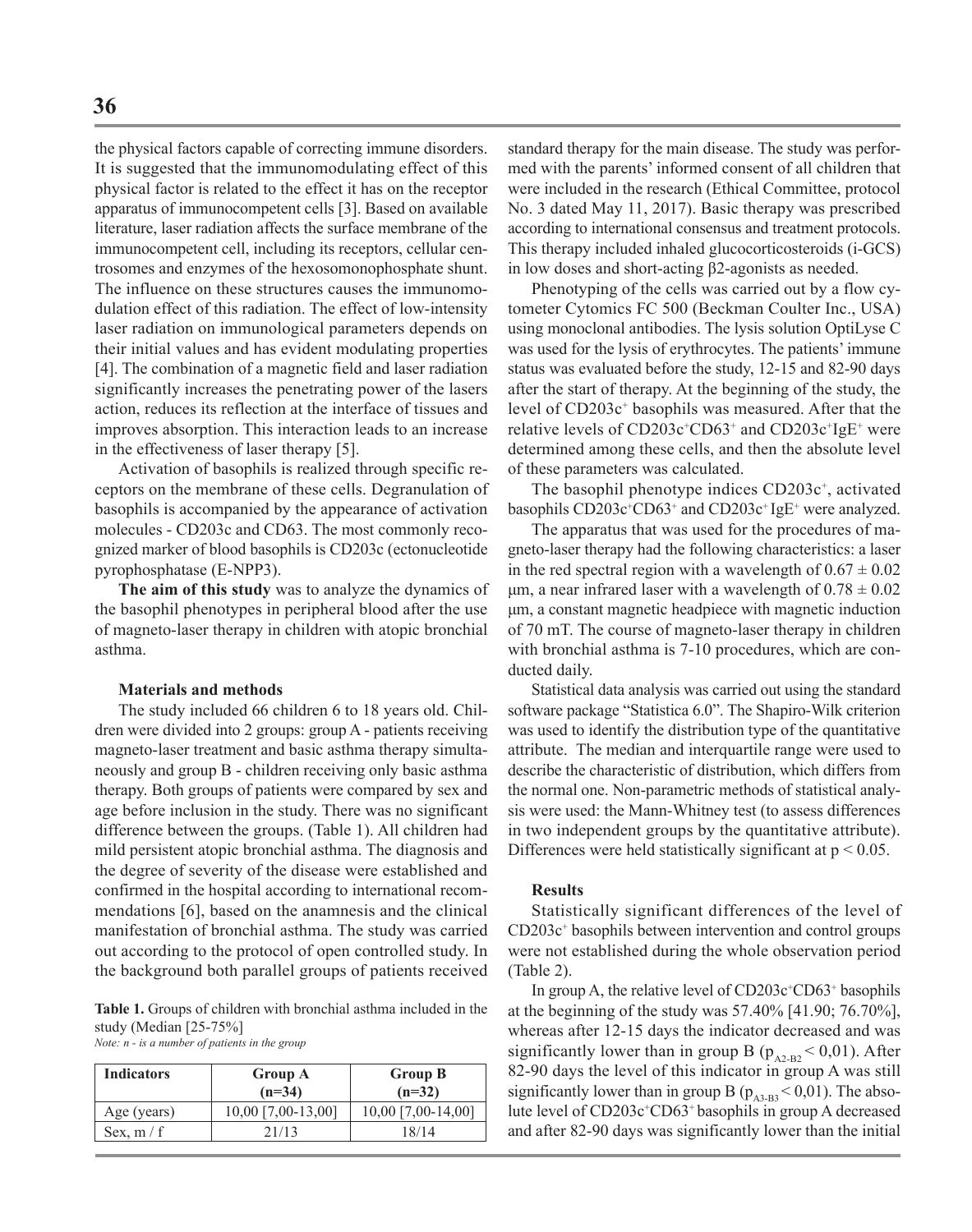| Indicator, units of              | Group A $(n=34)$    |                     |                      | Group B $(n=32)$    |                     |                     | <b>Reliability of</b> |
|----------------------------------|---------------------|---------------------|----------------------|---------------------|---------------------|---------------------|-----------------------|
| measure                          | Before treatment    | $12-15$ day         | 82-90 day            | Before treat-       | $12-15$ day         | 82-90 day           | differences be-       |
|                                  | (1)                 | (2)                 | (3)                  | ment $(1)$          | (2)                 | (3)                 | tween groups          |
| $CD203c^+$ , basophils,          | 6,00                | 3.00                | 3,00                 | 4,00                | 5,00                | 3,00                |                       |
| cells $/\mu L$                   | $[2,00-20,00]$      | $[2,00-12,00]$      | $[2,00-5,00]$        | $[3,00-5,00]$       | $[3,00-6,00]$       | $[2,00-3,00]$       |                       |
| $CD203c^+CD63^+$                 | 57.40               | 52,60 [33,30-       | 46.70                | 66.70               | 81.80               | 85.70               | $p_{A2-B2}$ < 0,01;   |
| $%$ among CD203 $c$ <sup>+</sup> | $[41, 90 - 76, 70]$ | 71,90]              | $[26, 70-63, 80]$    | $[52,80-74,60]$     | $[58, 30 - 89, 50]$ | [77,80-88,60]       | $p_{A3-B3} < 0.01$    |
| basophils                        |                     |                     |                      |                     |                     |                     |                       |
| $CD203c^{\dagger}CD63^{\dagger}$ | 3,52                | 1.63                | 1.64                 | 2.24                | 2.89                | 2.38                |                       |
| cells $/\mu L$                   | $[1, 72-9, 48]$     | $[1, 13-7, 66]$     | $[1, 24 - 2, 55]$ ** | $[1,67-2,70]$       | $[1,68-4,82]$       | $[1,30-2,64]$       |                       |
| $CD203c+$                        | 30.90               | 22.70               | 31.70                | 39.50               | 31.60               | 40.00               | $p_{A2-B2} < 0.05$    |
| $IgE^+$ , % among                | $[27, 40-38, 90]$   | $[17,30-29,40]$ *   | $[12, 20 - 45, 90]$  | $[22, 50 - 47, 70]$ | $[24, 50 - 46, 30]$ | $[32, 70 - 45, 70]$ |                       |
| $CD203c+$ basophils              |                     |                     |                      |                     |                     |                     |                       |
| $CD203c+$                        | 1.70                | $0,70$ [0,50-       | 1,05                 | 1,58                | 1,58                | 1.20                | $p_{A3-B3}$ < 0,05    |
| IgE, cells / $\mu$ L             | $[0,69-4,60]$       | $1,70$ <sup>*</sup> | $[0,67-1,26]$        | $[0,69-2,03]$       | $[0, 92 - 2, 21]$   | $[0, 79-1, 47]$     |                       |

**Table 2.** Comparative indicators of basophil phenotypes in children with bronchial asthma after treatment (Median [25-75%]) *Note: \* - significant differences within the group with*  $p_{1,2} < 0.05$ *; \*\* - significant differences within the group with*  $p_{1,2} < 0.05$ 

value (1,64 [1,24-2,55] cells / μL vs 3,52 [1,72-9,48] cells /  $\mu$ L; (p<sub>1-3</sub> < 0,05).

In group A, the relative level of  $CD203c$ <sup>+</sup>IgE<sup>+</sup> basophils at the beginning of the study was 30.90% [27.40-38.90%]. After 12-15 days the indicator decreased to 22.70% [17.30- 29.40%], which is significantly lower in comparison with the initial values ( $p_{1,2} < 0.05$ ). The absolute levels of CD203с<sup>+</sup> IgE+ basophils in group A after 12-15 days were also significantly lower  $(0,7 \, [0,5-1,07]$  compared to the levels before treatment  $(1,07 \ [0,69-4,60])$  ( $p_{1,2} < 0,05$ ). Although during the observation period in group B this indicator increased, however no statistically significant differences were found within the group.

When comparing the levels of  $CD203c$ <sup>+</sup>IgE<sup>+</sup> between groups, significantly lower relative level of  $\mathrm{CD203c^{\text{*}}IgE^{\text{*}}}$ basophils after 12-15 days were observed in group A 22,70 [17,30-29,40] than in group B (31,60 [24,50-46,30] ( $p_{A2-B2}$  < 0,05). Despite the increase in absolute levels of  $CD203c^{+}lgE^{+}$ basophils in group A in 82-90 days (1,05 [0,67-1,26]), this index was significantly lower in comparison with group B  $(1,20 [0,79-1,47]) (p_{A3-B3} < 0,05).$ 

#### **Discussion**

Taking into consideration that the dysfunction of the immune system forms the basis of the bronchial asthma development, the treatment that changes immunological indicators is pathogenetic and the most effective [2]. It is known that mast cells and basophils play a major role in the induction of allergic diseases [7]. An increased level of activated basophils is observed in patients with bronchial asthma [8]. It should be noted that the number of these cells is increased not only in blood, but also in the sputum of patients with atopic asthma. A correlation between the level of basophils in sputum and eosinophils in both blood and the respiratory tract was found [9]. Degranulation of basophils is accompanied by the appearance of activation molecules - CD203c and CD63 [10, 11, 12].

The study revealed that there was a statistically significant decrease in the absolute level of CD203c+CD63+ basophils and relative and absolute levels of  $CD203^+ 1gE^+$ basophils after the magneto-laser therapy in children with atopic bronchial asthma. Тhe results obtained during the course of our study, along with other published data show that basophils can serve as a marker of the basophilic phenotype of atopic asthma.

The determination of the number of activated basophils is a new, prospective test, both valid for the diagnosis of allergy and for evaluation of treatment effectiveness [12, 13]. Thus, the data obtained in the study makes it possible to conclude that the involvement of magneto-laser therapy in the treatment of children with bronchial asthma is accompanied by positive dynamics of the immune status indicators. Expanding the knowledge about the mechanism of action of this physical factor will allow justified use of magnetolaser therapy in children with this allergic pathology. The use of magneto-laser therapy in patients can be an additional method of treatment, as well as a correction method of immunological disorders observed in bronchial asthma.

#### **Conclusions**

1. After the application of magneto-laser therapy in combination with basic treatment the phenotype of basophils changes, the absolute level of CD203<sup>+</sup> CD63<sup>+</sup> and the relative and absolute levels of CD203c<sup>+</sup>IgE<sup>+</sup> basophils decrease.

2. In the group of children receiving only basic asthma therapy the relative levels of CD203<sup>+</sup>CD63+ and